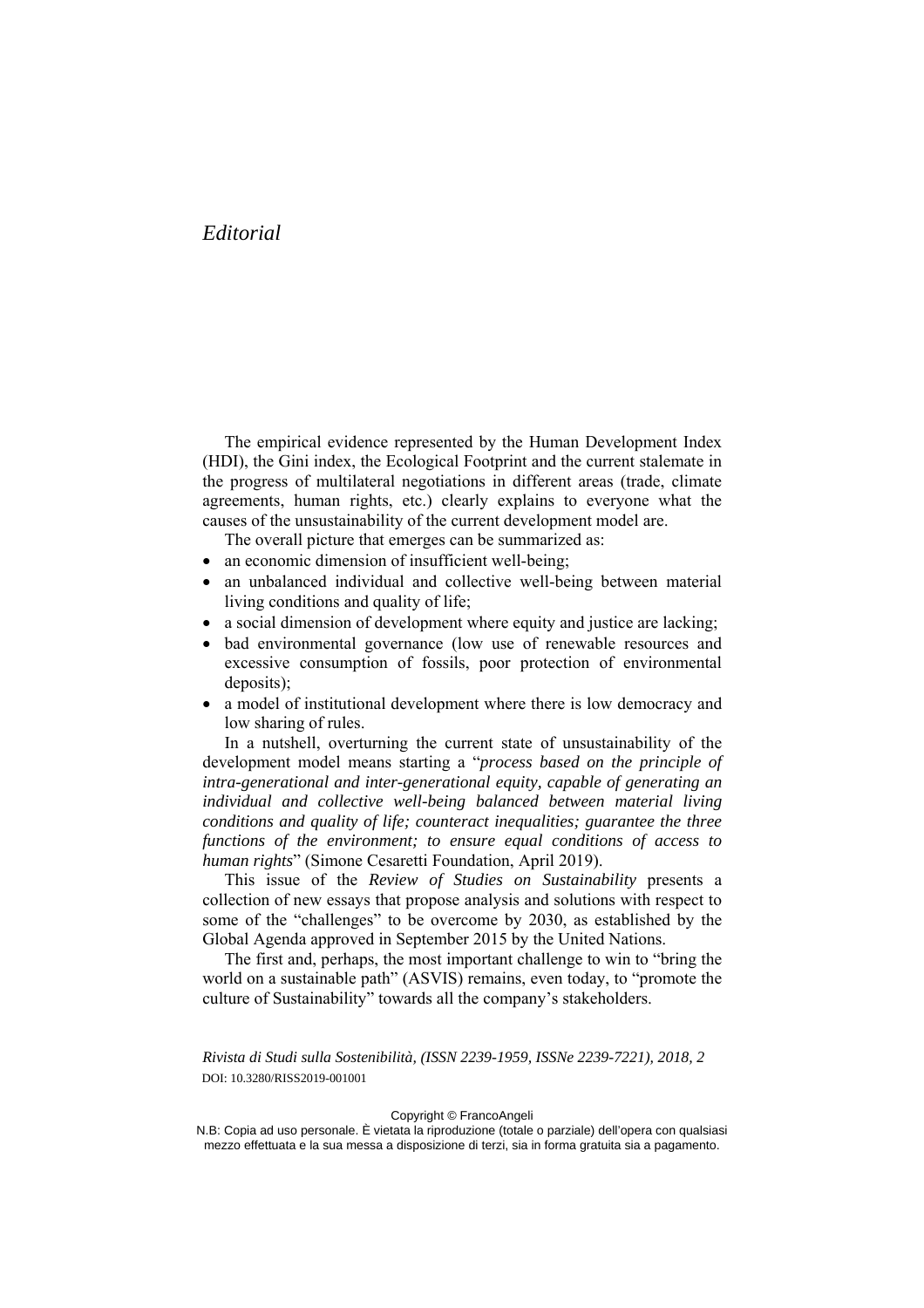The essay written by Raghavendra Sode and Dr. Kalaa Chenji highlights how it is essential, for the purposes of implementing a global strategy in favor of Sustainable Development, to advance consciousness and the positive motivations that link competitiveness and sustainability in companies.

"Corporate should not shirk their responsability because increasing sustainability consciousness among stakeholders and motives to adopt sustainability will drive them towards sustainable development".

Certainly if the culture of sustainability constitutes the fundamental lever, capable of "orienting" each stakeholder towards choices compatible with a new development model, it is equally important that on the whole there is no need to lose sight of the need for an integrated approach to Sustainability.

That is, the ability to understand that climate change, inequality, growth and globalization of rules cannot and must not be seen as challenges to be solved in a "segmented" way.

Thus the contributions of the following authors must necessarily be read and studied as if they were parts of a "unicum" oriented precisely to the search for integrated solutions.

In the essay by Francesco Zecca the subject of climate change is tackled in a natural logic of partial economic equilibrium, analyzing how the change in the food consumption model can offer a useful contribution to climate change mitigation.

The essays by Antonio Falessi and Rosa Maria Fanelli and Luca Romagnoli address the issues of territorial inequalities (the first) and wellbeing in terms of large national products per capita and human development index (HDI) (the second).

Antonio Falessi proposes new strategic lines for the new RDPs 2021- 2027 to close the development gaps that exist today in many rural areas.

The second highlights how current inequalities in terms of per capita income and human development index have led to consumption patterns where the "culture of waste" has been dominant.

The essay by Flavio Boccia, Daniela Covino and Brunella Di Pietro proposes the lever of an innovation attentive to the issues of sustainability as a central incentive for growth compatible with the replicability of natural, social, environmental and economic capital stocks.

The essay by Alessio Franconi addresses the issue of sustainability again through a focus on the repeatability of capital stock, while highlighting the environmental issue.

N.B: Copia ad uso personale. È vietata la riproduzione (totale o parziale) dell'opera con qualsiasi mezzo effettuata e la sua messa a disposizione di terzi, sia in forma gratuita sia a pagamento.